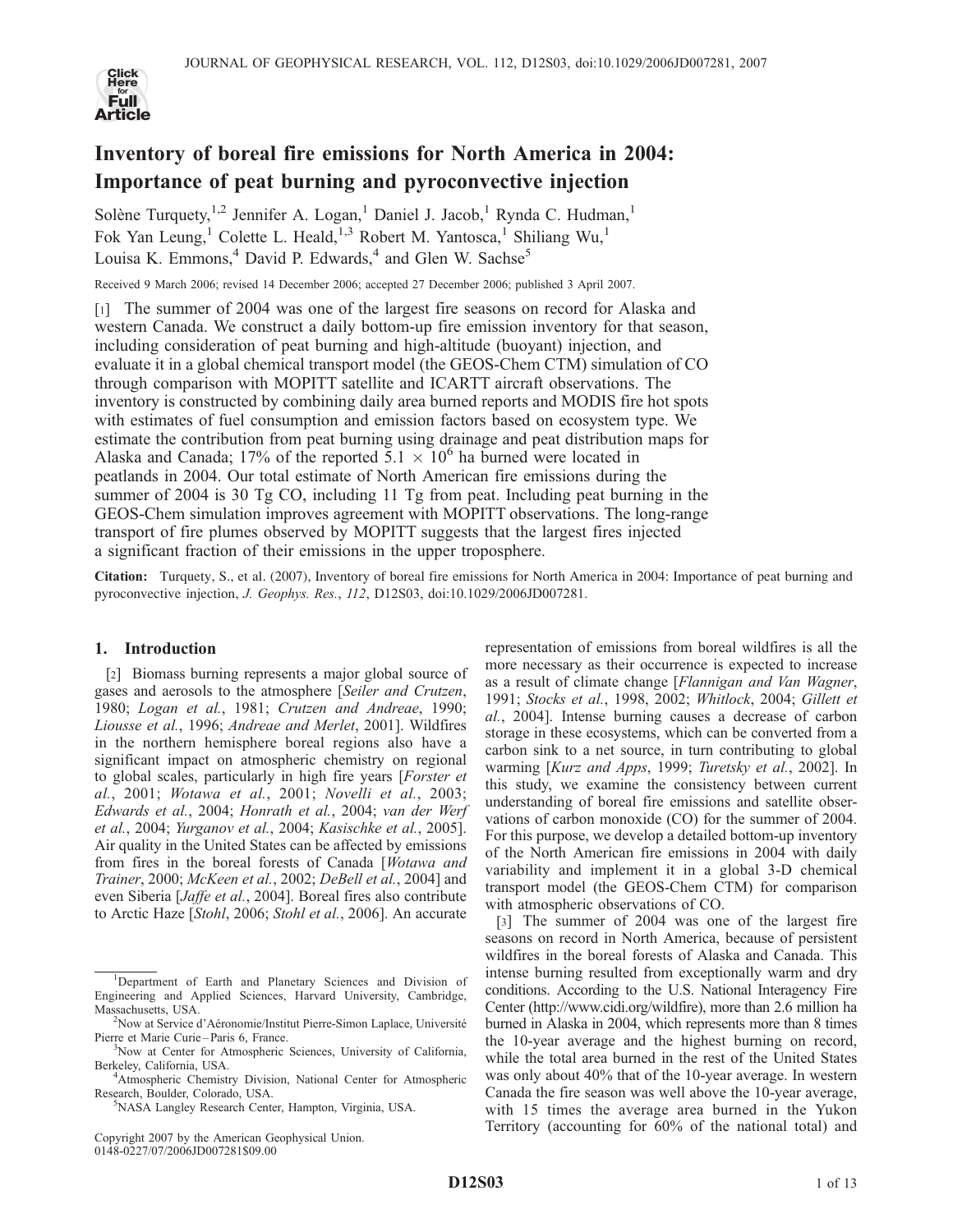6 times the average area burned in British Columbia, according to the Canadian Interagency Forest Fire Center (CIFFC).

[4] The availability of extensive atmospheric CO observations from aircraft and satellite for this period provides an opportunity to evaluate our understanding of factors controlling boreal fire emissions and their impact on atmospheric chemistry. Continuous observations of CO with global coverage every 3 days were made from the MOPITT (Measurements Of Pollution In The Troposphere) satellite instrument [Drummond and Mand, 1996; Edwards et al., 1999; Deeter et al., 2003; Emmons et al., 2004]. Extensive in situ aircraft observations over eastern North America and the North Atlantic were made from 1 July to 15 August 2004 during the ICARTT (International Consortium for Atmospheric Research on Transport and Transformation) field campaign.

[5] Earlier global emission inventories were based on average assessments of fire activity and areas burned [Crutzen and Andreae, 1990; Hao and Liu, 1994; Lobert et al., 1999], while more recent inventories developed for global models have relied on remote sensing products for hot spots and/or burn scars to derive area burned [Ito and Penner, 2004; Hoelzemann et al., 2004; Simon et al., 2004; Tansey et al., 2004; van der Werf et al., 2003, 2006]. Remote sensing products have also enabled better definition of temporal and spatial variations in burning, usually with monthly resolution. Both hot spot data and aerosol data have been combined with estimates of average area burned to derive the interannual variation of biomass burning for global inventories [e.g., Schultz, 2002; Duncan et al., 2003; Generoso et al., 2003; Paton-Walsh et al., 2004], and estimates of daily burning for regional inventories [e.g., Stroppiana et al., 2000; Heald et al., 2003a].

[6] We construct here a bottom-up high-resolution emission inventory for boreal fires in North America to be tested with the ensemble of observations for CO. Recent assessments of emissions from boreal fires have relied on large fire databases for Alaska and Canada [French et al., 2002; Amiro et al., 2001; Stocks et al., 2002] or on remotely sensed products, hot spots and/or burn scars, for the locations and areas of fires [e.g., Kajii et al., 2002; Kasischke et al., 2003, 2005; Soja et al., 2004; Sukhinin et al., 2004; Giglio et al., 2006; van der Werf et al., 2006]. Emissions are then derived by associating areas burned with fuel consumption and emission factors for individual species. These studies provide either annual or monthly estimates. Several of the studies emphasize the need to properly account for burning of the ground layer organic matter, including peat, in estimating emissions from boreal forests. Top-down approaches using atmospheric composition data have also been used recently to determine emissions from boreal fires [e.g., *Pfister et al.*, 2005].

[7] Our inventory of Alaskan and Canadian fire emissions for 2004 is based on daily burned areas reported by NIFC (the U.S. National Interagency Fire Center). We use MODIS (Moderate Resolution Imaging Spectroradiometer) satellite hot spot data [Justice et al., 2002; Giglio et al., 2003] for the daily location of the fires. We combine these data with knowledge of fuel consumption and emission factors for North America. In particular we consider the burning of the ground-layer organic matter stored in the soils, important in boreal regions [e.g., Kasischke and Penner, 2004].

[8] Pfister et al. [2005] previously used the MOPITT observations in a top-down inverse analysis to optimize the CO emissions from the Alaskan and Canadian wildfires for the summer of 2004. They first derived a bottom-up estimate of 13 Tg CO emitted between June and August 2004, using MODIS hot spot data to estimate area burned, and fuel consumption from the global inventory of Ito and Penner [2004]. Starting with this estimate as an a priori and assuming a uniform vertical distribution of the emissions between the surface and 400 hPa, their analysis yields a best a posteriori estimate of  $30 \pm 5$  Tg for the fire emissions. We will show here that this upward adjustment can be reconciled with our best understanding of fire emissions, including in particular a large contribution from peat burning.

[9] Peat is defined as wet, organic soil consisting mainly of partially decomposed plant material. It is produced when plant production (uptake of  $CO<sub>2</sub>$  from the atmosphere) is greater than the decomposition of dead plant material (release of  $CO<sub>2</sub>$  and  $CH<sub>4</sub>$  to the atmosphere). Peatlands constitute a large carbon stock and an important global sink of carbon. Peat is formed in poorly drained regions, where the saturated soils lying below the water table lead to anaerobic conditions. It tends to accumulate in the cool temperatures of the boreal region, as decomposition is controlled primarily by temperature. Under dry and warm conditions, the burning of peat is expected to make a large contribution to emissions from fires in boreal regions [Zoltai et al., 1998; Turetsky et al., 2002, 2004; French et al., 2002; Kasischke and Bruhwiler, 2003; Kasischke et al., 2005; Soja et al., 2004] but has not been included in standard inventories used in global models to date. We do so in our analysis by using drainage and peatland maps for Alaska and Canada, following the approach developed by R. Yevich et al. (An assessment of emissions from US fires of 2002, manuscript in preparation, 2007, hereinafter referred to as Yevich et al., manuscript in preparation, 2007).

[10] Several recent studies have highlighted the importance of deep convection associated with boreal fires (socalled pyroconvection) on the distribution of aerosols and trace gases. Fromm et al. [2000, 2005] and Fromm and Servranckx [2003], show that boreal fires can have sufficient energy to trigger convection, injecting particles into the upper troposphere and even into the lower stratosphere. Damoah et al. [2006] identified such pyroconvective events for the Alaskan fires in 2004. In order to reproduce the transport and global dispersion of biomass burning plumes associated with these events, CTMs need to allow for injection heights well above the boundary layer [Colarco et al., 2004; Leung et al., 2007]. We investigate this issue here through sensitivity studies using the CO observations from 2004 to test our assumptions.

# 2. Daily Biomass Burning Emission Inventory

[11] We constructed our inventory for biomass burning in the United States and Canada in 2004 by multiplying daily area burned by estimates of fuel consumption and by species-dependent emission factors per unit of fuel burned. Peat burning is considered separately, as an additional contribution [Kasischke et al., 2005]. The inventory was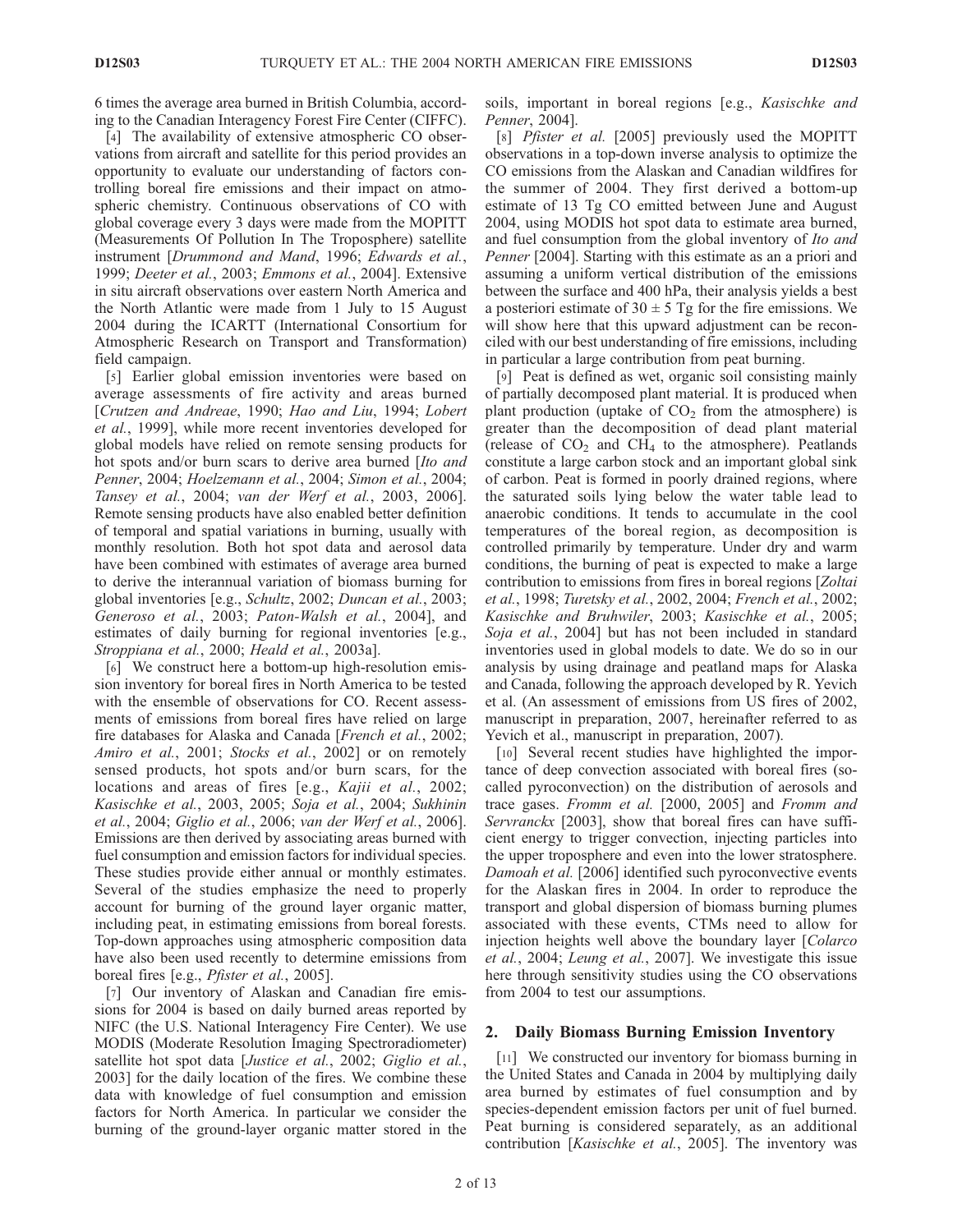

Figure 1. NICC geographic regions for which total areas burned are reported daily (http://www.nifc.gov/ nicc/).

developed with daily temporal resolution and with horizontal resolution of  $1^{\circ} \times 1^{\circ}$ .

#### 2.1. Daily Area Burned

[12] Daily area burned maps were generated by combining reports of burned areas (from the agencies that monitor the fires) with hot spots detected from space. We used the daily burned areas reported and archived by NIFC (http:// www.cidi.org/wildfire), which provide summaries for the different geographic areas of the National Interagency Coordination Center (NICC), shown in Figure 1. These reports give the area burned by region, but not the specific locations of the fires. According to these reports,  $5.3 \times 10^6$  ha burned in North America in June, July, and August, mainly in Alaska ( $\sim 2.5 \times 10^6$  ha) and Canada (2.6  $\times$  10<sup>6</sup> ha, of which  $1.5 \times 10^6$  ha was in the Yukon Territory).

[13] The NIFC burned areas are derived from fire perimeters. Randall [2004] compares reported perimeters to information on blackened areas for several fires in the conterminous United States. He shows that the reports can overestimate the burned area by as much as 50%, and that, on average, 24% of the reported burned area did not actually burn. For the conterminous United States, we assume that 76% of the area reported actually burned. For Alaska and Canada, the fraction of unburned islands is estimated to 5% [*Amiro et al.*, 2001].

[14] For each day and within each region of Figure 1, the area burned was distributed spatially according to the fire hot spots detected by the MODIS instruments on both the Terra and Aqua satellites [Justice et al., 2002; Giglio et al., 2003; Kaufman et al., 2003]. The major drawback of hot spot detection from space is obscuration by clouds. Another issue is that the hot spots could be missing part of the fire activity associated with smoldering fires [Kasischke et al., 2003]. In order to minimize these effects we assume a minimum of 5-day persistence for the fires: for each day, in each  $1^{\circ} \times 1^{\circ}$  grid square, the fire activity is defined by the maximum number of daily hot spots detected for the 5-day period centered on that day. We then use these results to spatially distribute the burned areas within the individual regions of Figure 1. Using this method, the temporal variation in burning within each NICC region is deduced from the reports, whereas the fire locations are deduced from the MODIS hot spots.

[15] Figure 2 shows the spatial distribution of total area burned in North America during the summer of 2004. There are two major burning regions, the most important in Alaska and the Yukon, and the second in north-central Canada. The daily variability of the area burned for each of these regions



Area burned summer 2004

**Figure 2.** Total area burned for the summer of 2004 (June–July August) on the  $1^{\circ} \times 1^{\circ}$  model grid.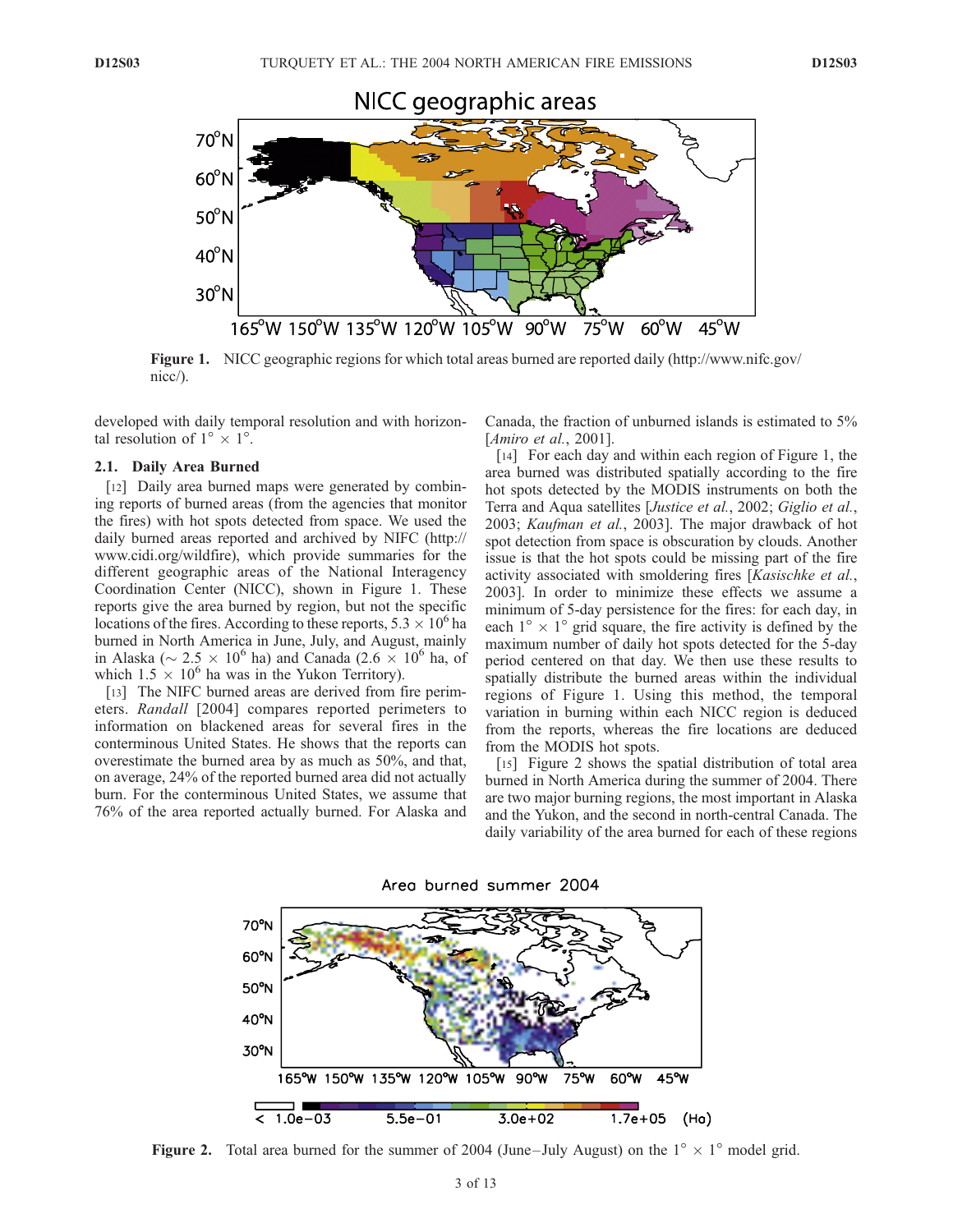

Figure 3. Daily variability between 1 June and 31 August 2004 of (top) area burned and (middle) of the derived CO emissions with and without considering the contribution of peat burning (solid and dotted lines, respectively). (bottom) Maximum value of the TOMS aerosol index in each region (http:// toms.gsfc.nasa.gov/aerosols/aerosols\_v8.html).

is shown in Figure 3. Fires burned in the Alaska-Yukon region during the entire summer, with the strongest burning between the end of June and mid-July, and another burning period in August. The burning in north-central Canada region started later, with most of the area burned between mid-July and mid-August.

## 2.2. Fuel Consumption and Potential Emissions

[16] Fuel consumption in the boreal region was derived from the estimates of Amiro et al. [2001] for fifteen ecoclimatic zones in Canada. We included also estimates for peat burning, as described below. Fuel consumption for the conterminous United States is from Yevich et al. (manuscript in preparation, 2007) who allows for three primary vegetation types (forest, woodland, grassland) for each state, based on Brewer [2004]. Distributions of fuel consumption for North America are shown in Figure 4.

[17] The estimates of *Amiro et al.* [2001] include contributions from crown fires and surface burning (soil, coarse woody debris and ground vegetation). They are generally regarded as conservative and may underestimate the fuel consumption (N. French, personal communication, 2005), in particular, associated with the burning of the ground

organic layer. Since 2004 was a severe burning season, we increased the average estimates of Amiro et al. [2001] for each ecozone by half of the associated standard deviation (see Table 1). For Canada the fuel consumption values were distributed on a  $1^{\circ} \times 1^{\circ}$  map (Figure 4) using an electronic version of the ecozone map adopted by Amiro et al. [2001].

[18] For Alaska, we defined three regions according to vegetation type: tundra, taiga in the Yukon Flats, and boreal forest. We used the vegetation map of Matthews [1983] for the location of tundra and boreal forest, and divided the forest category into the taiga in the Yukon Flats and the western boreal forest. The Yukon Flats were specified as the forest area north of  $65^{\circ}$ N and east of  $151^{\circ}$ W. Fuel consumption was taken from Amiro et al. [2001] (also increased by half of the standard deviation) to allow for continuity at the border with Canada. We assume that taiga in the Yukon flats corresponds to the taiga cordillera in Canada (3.59 kg  $DM/m<sup>2</sup>$ ), and that the boreal forest in Alaska corresponds to the boreal cordillera in Canada  $(3.67 \text{ kg } DM/m^2)$ . For tundra in the rest of Alaska, we used 0.9 kg  $DM/m^2$  [Michaelson et al., 1996].

[19] *Amiro et al.* [2001] indicate that their numbers may underestimate cases of deep burning of organic soils,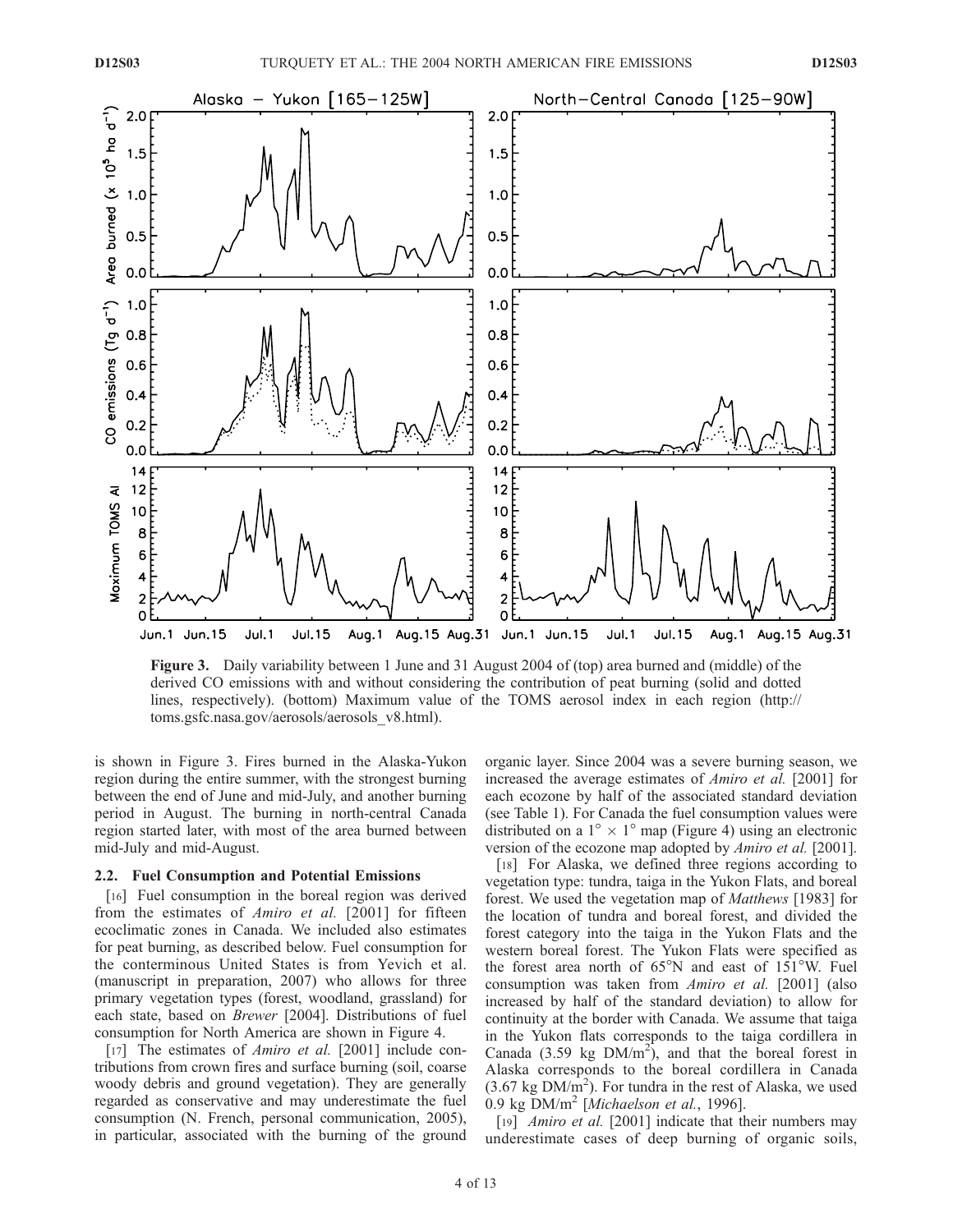

Figure 4. (left) Fuel consumption, CO emission factors, and potential emissions of CO without including peat and (right) additional contribution from peat burning, depending on the areal fraction of peat. ''DM'' denotes dry matter.

especially for dry peat burning, since they did not consider peat specifically. We added the contribution from peat burning to the fuel consumption in Table 1 using distributions of the areal fraction of peat, i.e., the fraction of the area containing peat in each  $1^{\circ} \times 1^{\circ}$  grid. The fraction of peat for Canada was derived from peatland maps [Hall et al., 2001]. For Alaska, it was derived from a soil drainage map [Harden et al., 2003], assuming that poorly drained soils are indicative of underlying peat (soil drainage classes 6 and 7). These maps indicate that the burning of peat is potentially important in Alaska, the Northwest Territories, and south of Hudson Bay. According to our estimates, 17% of the reported  $5.1 \times 10^6$  ha burned in Alaska and Canada were peatlands (as much as 44% in the Northwest Territories). We assumed a mean fuel consumption of 6.4 kg  $DM/m<sup>2</sup>$ for burning in peatlands [*Turetsky et al.*, 2002]. This estimate includes all fuel burned. In order to avoid double counting, the fuel consumption per grid box was calculated by combining the value without peat (Table 1) and that including peat, depending on the areal fraction of peat for each grid box. The additional contribution from the burning of peat is shown in Figure 4.

[20] Peat burning is expected to increase as the summer progresses primarily because of the drying of the soil column [Turetsky et al., 2004; Kasischke et al., 2000, 2005]. We account for this increase by applying a daily scaling factor to the peat fuel consumption, increasing linearly from 0.67 on 1 June to 1.33 on 31 August. We

Table 1. Fuel Consumption for Each Ecozone in Canada

| Fuel Consumption, <sup>a</sup> kg DM/m <sup>2</sup> |
|-----------------------------------------------------|
| 2.70                                                |
| 3.23                                                |
| 2.20                                                |
| 2.28                                                |
| 2.88                                                |
| 2.38                                                |
| 2.13                                                |
| 1.89                                                |
| 2.84                                                |
| 1.46                                                |
| 3.59                                                |
| 3.67                                                |
| 3.78                                                |
| 4.43                                                |
| 2.22                                                |
|                                                     |

<sup>a</sup>The values were derived from the mean fuel consumption given by Amiro et al. [2001] for fires in 1959-1999 by adding half of the standard deviation for each ecozone.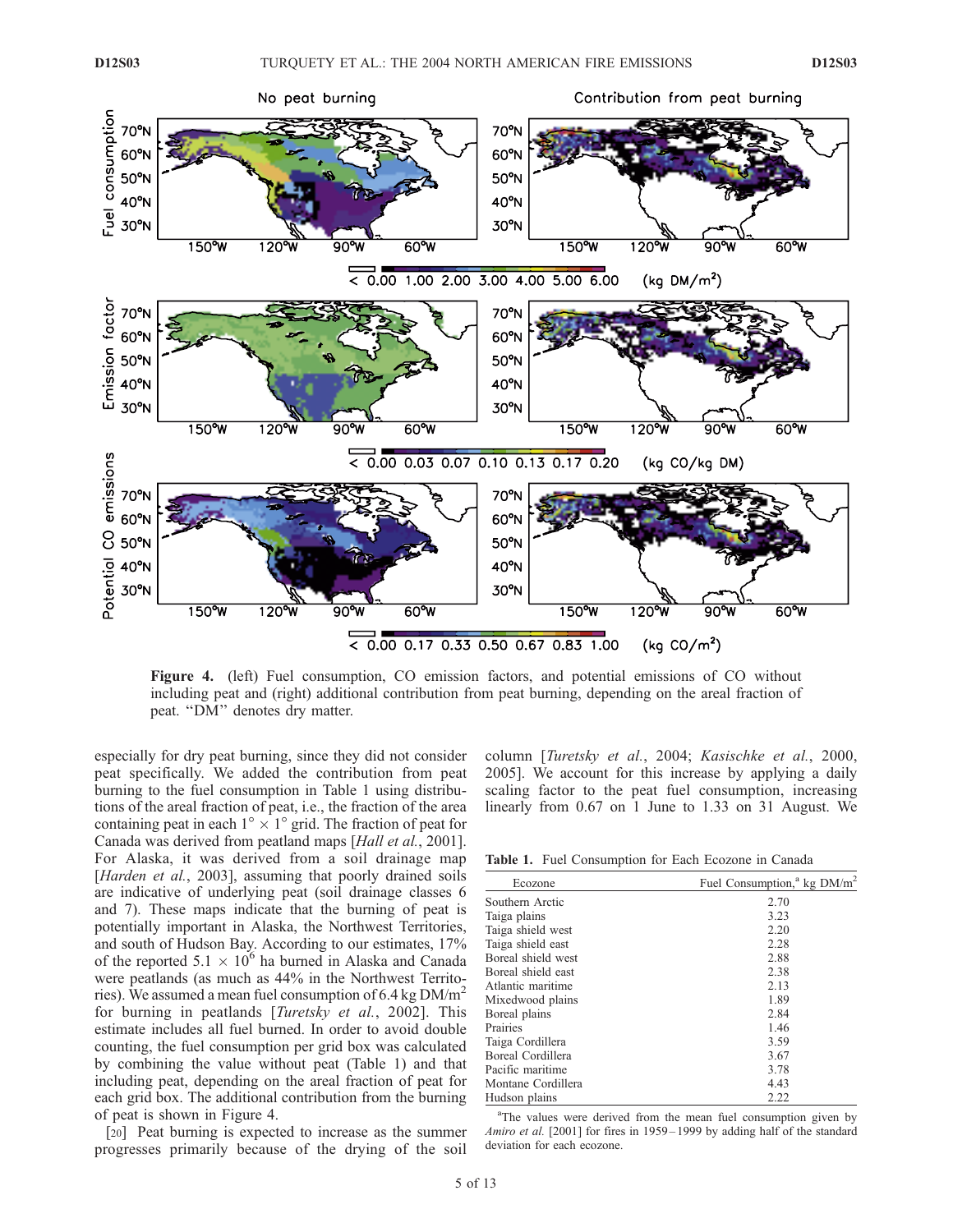derived these scaling factors from measurements of organic matter burned in early season peatland fires, 4.4 kg  $\overline{DM/m^2}$ , and the literature range of estimates for fuel burned, a factor of two [Turetsky and Wieder, 2001; Benscoter and Wieder, 2003]. This scaling maintains the mean estimate of 6.4 kg  $DM/m<sup>2</sup>$ . We do not presently allow for a seasonal increase in fuel consumption in nonpeatland fires (those in upland forests). One recent analysis of four fires gives a large increase, as discussed below, and new data indicates that such an increase should be included in future work (E. Kasischke, personal communication, 2006).

[21] For the base case (before applying the scaling factor), typical of mid-July, the average fuel consumption in central Alaska is estimated to be 4.3  $\text{kg}$  DM/m<sup>2</sup>, with some areas as high as 5.7 kg dry matter  $(DM)/m^2$  (Figure 4). In northcentral Canada, it is estimated to be  $3.6$  kg  $DM/m<sup>2</sup>$ , with values up to 6.1 kg  $DM/m^2$ . The increase of the contribution of peat during the fire season implies that the fuel consumption for fires at the end of August reaches  $7 \text{ kg}$  DM/m<sup>2</sup> in central Alaska and 8 kg  $DM/m<sup>2</sup>$  in north-central Canada.

[22] *French et al.* [2002] estimate the average fuel consumption by fires in Alaskan boreal forests to be 3.8 kg  $DM/m<sup>2</sup>$ , with values as high as 6.0 kg  $DM/m<sup>2</sup>$ . Kasischke and Johnstone [2005] estimate that the surface fuel consumption in the black spruce forests of interior Alaska (our Yukon Flats region) ranges between 1.1 kg  $DM/m<sup>2</sup>$  and 11.3 kg  $DM/m^2$ , depending on the depth of the organic layer, the presence of permafrost and the timing of the fire. Their field studies in upland forests give consumption of 1.5 and 1.9 kg DM/m<sup>2</sup> for two fires in June, 3.2  $\pm$ 1.5 kg DM/m<sup>2</sup> for a fire in July, and  $9.9 \pm 0.12$  kg DM/m<sup>2</sup> for a fire in August. The seasonal progression is attributed to the warmer weather and thawing of the permafrost. Recent field measurements undertaken in Alaska in 2005 and 2006 within the 2004 burning regions imply that the average fuel consumption in black spruce forests is 5.52 kg  $DM/m<sup>2</sup>$  (E. Kasischke, personal communication, 2006). The highest range of our estimates including peat are consistent with these studies, but the average value for Alaska of 4.3 kg  $DM/m<sup>2</sup>$  underestimates the fuel consumption by about 20%. Our estimates for the upland forest areas do not allow for seasonality in fuel burned as we relied on data from Amiro et al. [2001] who do not give such information. Since the summer of 2004 was exceptionally warm and dry, our estimates likely underestimate the fuel consumed in the late season fires.

[23] Stocks et al. [2004] report  $2.8-5.5$  kg DM/m<sup>2</sup> consumed during ten experimental crown fires in jack pine – black spruce forest in the Northwest Territories (conducted in late June and beginning of July between 1997 and 2000), with an average of 4.3 kg  $DM/m^2$ . In this study, we use 5.1 kg  $DM/m^2$  for the taiga plains (3.2 kg  $DM/m^2$ without peat), which is in good agreement with the experimental data. Since most of the burning in central Canada occurred at the end of July and in August, our numbers could lead to an underestimate of the emissions in this region.

[24] We combined our fuel consumption estimates with CO emission factors to construct distributions of potential emissions per unit area (i.e., emissions if a fire occurred). For regions south of  $45^{\circ}$ N in North America we used emission factors from *Duncan et al.* [2003]. For boreal regions, emission factors were deduced using available data from Yokelson et al. [1997], Goode et al. [2000], and the review of Kajii et al. [2002]. We allowed for flaming combustion, which burns mostly the above ground vegetation, and smoldering combustion, which burns mostly the organic layer, is less efficient, and releases greater quantities of CO. Following Kasischke and Bruhwiler [2003], we assumed 50% flaming and 50% smoldering combustion, except for peat, which was assumed to be 100% smoldering. Three vegetation types were considered, located on the basis of the vegetation map of Matthews [1983]: grassland, shrub (including tundra) and forest. We used 97 g CO/kg DM for grassland and shrub [Goode et al., 2000; Kajii et al., 2002], and 116 g CO/kg DM for forests [Kajii et al., 2002; Kasischke and Bruhwiler, 2003]. For peat, we used an emission factor of 239 g CO/kg DM [Yokelson et al., 1997; Kajii et al., 2002]. The CO emission factors and the resulting potential emissions of CO per unit area are mapped in Figure 4. In central Alaska, the potential emissions increase from 0.32 to 0.53 kg CO  $\text{m}^{-2}$  burned when peat burning is included. In north-central Canada, the potential emissions increase from 0.3 to 0.45 kg CO  $\text{m}^{-2}$ .

## 2.3. Daily CO Emissions

[25] We derived CO emissions by combining potential emissions with area burned. Total emissions for summer of 2004 are shown in Figure 5, and their daily variability in the two main burning regions (Alaska-Yukon and north-central Canada) is shown in Figure 3. The total emissions are summarized in Table 2. We estimate that the total emission of CO from biomass burning in North America was 30 Tg CO, of which 37% was from peat burning. For the main burning regions identified previously, Alaska-Yukon accounts for 23.6 Tg CO (31% peat), and north-central Canada for 6.4 Tg CO (59% peat). Fires in the United States outside Alaska contributed only 0.2 Tg CO.

#### 3. Simulation of Atmospheric CO

#### 3.1. GEOS-Chem Simulation

[26] We simulated atmospheric CO with the GEOS-Chem CTM driven by assimilated meteorological data from the Goddard Earth Observing System (GEOS-4) of the NASA Global Modeling and Assimilation Office (GMAO). We used version 7-02-04 of GEOS-Chem (http://www-as. harvard.edu/chemistry/trop/geos/) with horizontal resolution of  $2^{\circ} \times 2.5^{\circ}$  and 30 vertical levels from the surface to 0.01 hPa. Bey et al. [2001] and Park et al. [2004] provide a detailed description of GEOS-Chem. We conducted a CO-only simulation in which the loss of CO by reaction with OH is calculated using archived monthly mean OH concentration fields from a detailed  $O_3$ -NO<sub>x</sub>-VOC-aerosols simulation for 2004 [Hudman et al., 2007]. The sources of CO from individual regions are tracked independently in the model. A number of previous GEOS-Chem studies have applied such CO-only simulations to constrain biomass burning emissions in different regions of the world through comparisons to atmospheric observations of CO from surface, aircraft, and satellite [Kasibhatla et al., 2003; Palmer et al., 2003; Arellano et al., 2004; Heald et al., 2004; van der Werf et al., 2004].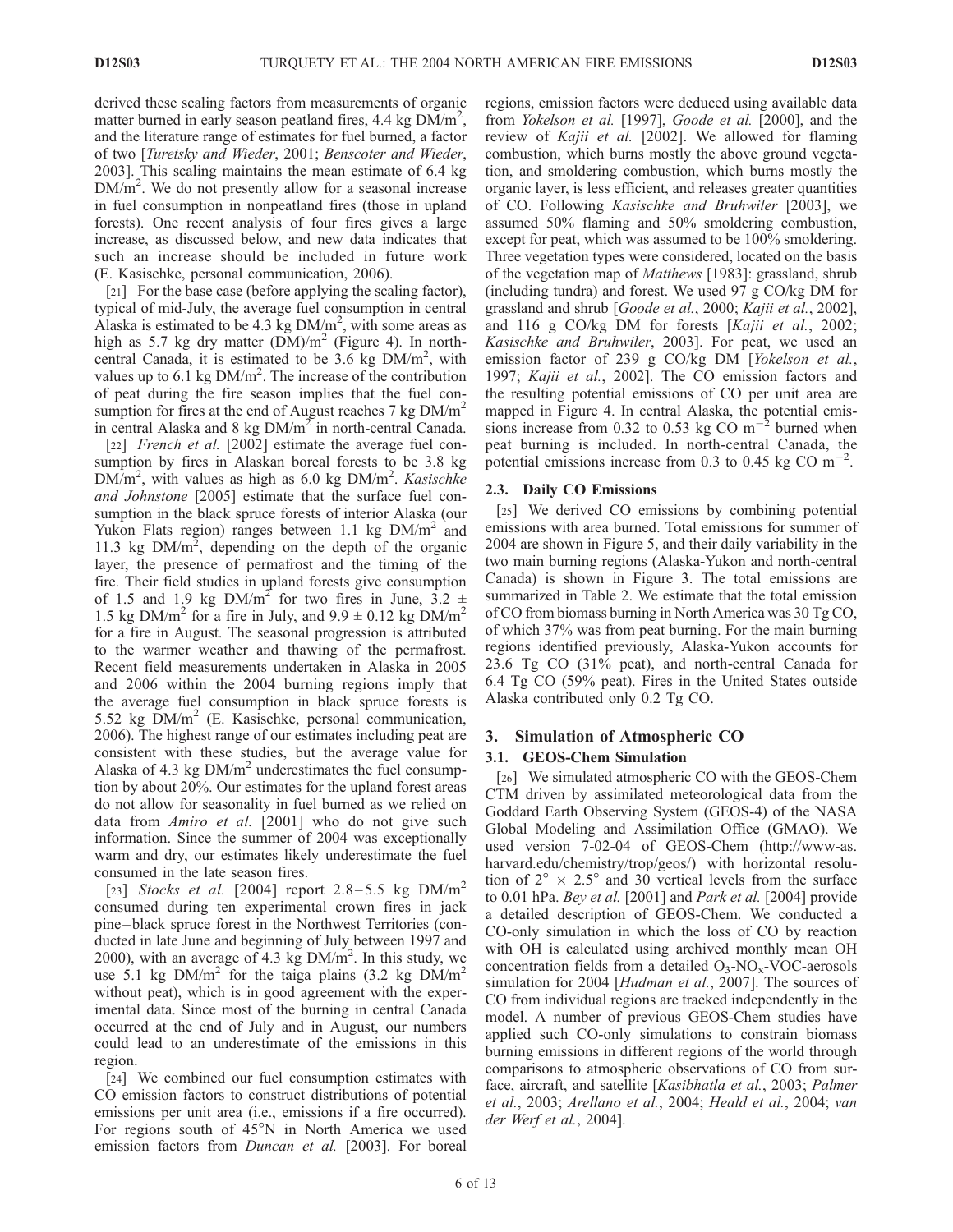

#### CO emissions – Summer 2004

Figure 5. Biomass burning CO emissions for June –August 2004, separating the contribution from peat burning.

[27] North American sources of CO for June–August 2004 are summarized in Table 2. For the United States, we use the fossil fuel and biofuel emissions from the U.S. Environmental Protection Agency (EPA) 1999 National Emission Inventory (NEI) (http://www.epa.gov/ttn/chief/ net/1999inventory.html), version 1, but with a 50% decrease of the on-road mobile sources based on data from the ICARTT aircraft campaign [Parrish, 2006; Hudman et al., 2007]. For the rest of the world (including Canada), we use the fossil fuel emissions as described by *Bey et al.* [2001] and biofuel emissions from Yevich and Logan [2003]. We use the daily biomass burning inventory described in the previous section for North America. For the rest of the world, we use the monthly climatological biomass burning inventory summarized by Lobert et al. [1999] and Duncan et al. [2003], redistributed according to monthly MODIS gridded fire counts for 2004 (L. Giglio, personal communication, 2004). There were no significant Siberian fires affecting North America during the summer of 2004. The anthropogenic and biomass burning emissions are increased by 19 and 11% respectively to account for the oxidation of short-lived volatile organic compounds (VOCs) (B. N. Duncan et al., The global budget of CO, 1988-1997: Source estimates and validation with a global model, submitted to Journal of Geophysical Research, 2007, hereinafter referred to as Duncan et al., submitted manuscript, 2007). We also include the production of CO by oxidation of methane and biogenic nonmethane VOCs, with a yield of CO per molecule oxidized equal to 1 for  $CH<sub>4</sub>$ , 30% for isoprene, 20% for monoterpenes, 1 for methanol, and 2/3 for acetone (Duncan et al., submitted manuscript, 2007).

## 3.2. Injection Height

[28] Several recent studies have shown that pyroconvective events can inject emissions from boreal wildfires well above the boundary layer [Fromm et al., 2000, 2005; Fromm and Servranckx, 2003]. Colarco et al. [2004] showed in a CTM and trajectory analysis that an injection at  $2-6$  km of the emissions from Canadian wildfires in July 2002 best reproduced the observed atmospheric concentrations downwind in the northeastern United States. In their analysis of the 1998 Siberian fires using the GEOS-Chem

Table 2. North American CO Sources for June-August 2004<sup>a</sup>

|                     | Biomass Burning |      |               |          |
|---------------------|-----------------|------|---------------|----------|
|                     | Nonpeat         | Peat | Anthropogenic | Biogenic |
| Contiguous USA      | 0.2             |      | 10.2          | 14.1     |
| Alaska              | 9.5             | 6.8  | 0.02          | 0.7      |
| Canada              | 9.3             | 4.2  | 3.8           | 7.2      |
| Total North America | 19.             |      | 14            | 22.      |

a Including the contribution from the oxidation of short-lived VOCs. Unit is Tg CO.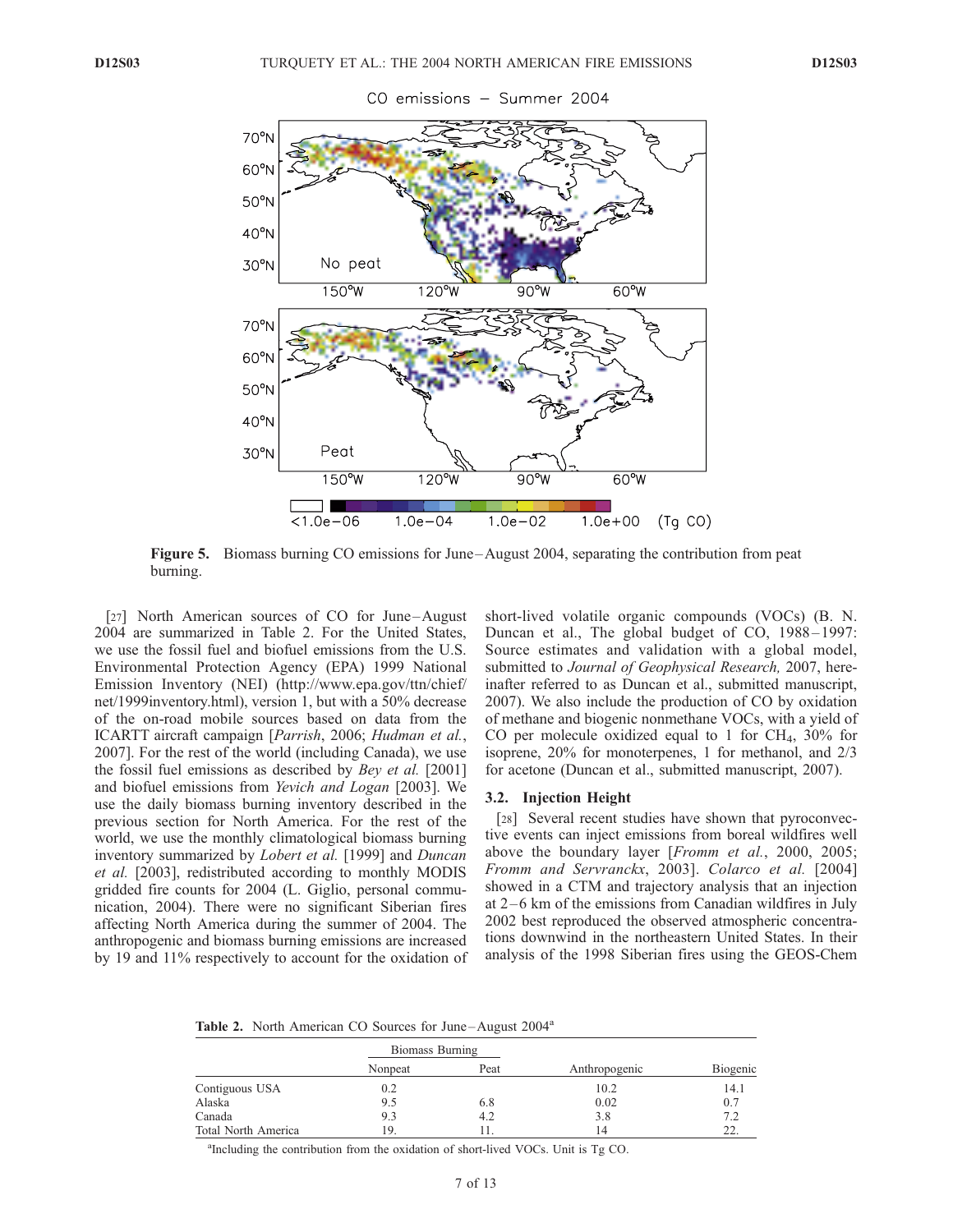

Figure 6. Vertical profiles of CO over eastern North America and the western North Atlantic during the summer 2004 ICARTT aircraft campaign. Observations from the DC-8 aircraft [Sachse et al., 1987] (dots, dotted line) are compared to model results sampled along the flight tracks (solid line). The model simulation without contributions from biomass burning in Alaska and Canada is also indicated (dashed line). The error bars correspond to the standard deviation in the observations at each level.

model, Leung et al. [2007] show that injecting 60% of the emissions at  $3-5$  km altitude improves agreement with CO surface and column measurements. In their inverse modeling analysis of the 2004 CO fire emissions using MOPITT data, Pfister et al. [2005] distributed the emissions uniformly up to 400 hPa ( $\sim$  7 km), although they find that injecting CO only into the boundary layer does not affect the inversion results. No such high-altitude injection is expected for smoldering fires [Ferguson et al., 2003], including peat fires.

[29] There is evidence that strong pyroconvective events occurred in association with the 2004 Alaskan and Canadian fires. Damoah et al. [2006] describe events at the end of June when fire emissions penetrated into the stratosphere. Analyses of biomass burning plumes observed in the ICARTT aircraft campaign show evidence of injection into the middle and upper troposphere, as high as 10 km for some events [de Gouw et al., 2006; C. Kittaka et al., An aerosol model study with MODIS AOD assimilation: Assessing impacts of Alaskan smoke on the continental US air quality during ICARTT/INTEX-NA, manuscript in preparation, 2007].

[30] In order to account for such events, we assume an average vertical distribution of the emissions in our standard simulation. Considering the large contribution from peat burning and smoldering combustion to the emissions, we assume that 40% of the total emissions remain in the model-

diagnosed boundary layer (typically up to 800 hPa), 30% are injected in the middle troposphere up to 400 hPa, and 30% in the upper troposphere (400 –200 hPa). Considerable temporal variability is in fact to be expected for injection heights, as illustrated in Figure 3 by the time series of the TOMS aerosol index (AI) [Hsu et al., 1996; Herman et al., 1997], which is sensitive to high-altitude UV-absorbing aerosols.

# 4. Atmospheric Observations of CO as Constraints on Biomass Burning Emissions

[31] The inverse modeling analysis by *Pfister et al.* [2005] yields an estimate of  $30 \pm 5$  Tg CO for the total Alaskan and Canadian CO emissions during June –August 2004. This is a large increase over their a priori, bottom-up estimate of 13 Tg CO. Our bottom-up inventory, which uses more reliable data for area burned and fuel consumption consistent with recent field experiments, suggests that the contribution from the burning of peat  $(\sim 11$  Tg CO, Table 2), could explain part of this increase. We further evaluate our emission inventory here by comparing the resulting GEOS-Chem simulation with observations, and examine the sensitivity to the burning of peat and to the injection heights.

[32] Comparisons of the GEOS-Chem surface CO with measurements from the NOAA Climate Monitoring and Diagnostics Laboratory (CMDL) network for representative northern hemisphere sites shows that the model reproduces the background level of CO (not shown). Figure 6 compares model results to the mean CO vertical distribution over eastern North America and the western North Atlantic observed during the ICARTT campaign from the NASA DC-8 aircraft covering the domain  $(27-53°N; 139-36°W)$ . The model is sampled along the flight tracks (time and location). The large variability in the DC-8 observations at 6 km is due to a large fire plume encountered by the aircraft on 18 July with more than 600 ppbv CO. The fires in Alaska and Canada enhance the background CO by about 10 ppbv throughout the troposphere. However, the simulation is too high below 3 km by 10 ppbv and too low at higher altitudes by 4 ppbv.

[33] The MOPITT observations provide a more extensive characterization of the North American fire influence. We use MOPITT measurements of CO from the phase II version 3 of the retrieval algorithm [Deeter et al., 2003], characterized by  $\sim$ 1 piece of information in the vertical profile at extratropical latitudes weighted toward the middle and upper troposphere [Heald et al., 2003b; Deeter et al., 2004]. The MOPITT retrievals have been validated using aircraft measurements, and shown to be highly correlated with a bias of  $-0.5 \pm 12\%$  for the phase II retrievals used here [Emmons et al., 2004]. The nighttime measurements have not been validated and appear biased relative to the daytime measurements [Heald et al., 2004]. Therefore we consider the daytime data only. Comparisons between MOPITT observations and GEOS-Chem simulations have been shown in several studies, with focus on transpacific transport [Heald et al., 2003b; Hudman et al., 2004], North American pollution outflow [*Li et al.*, 2005], and derivation of sources using inverse modeling [Arellano et al., 2004; Heald et al., 2004]. As in these previous studies, we use the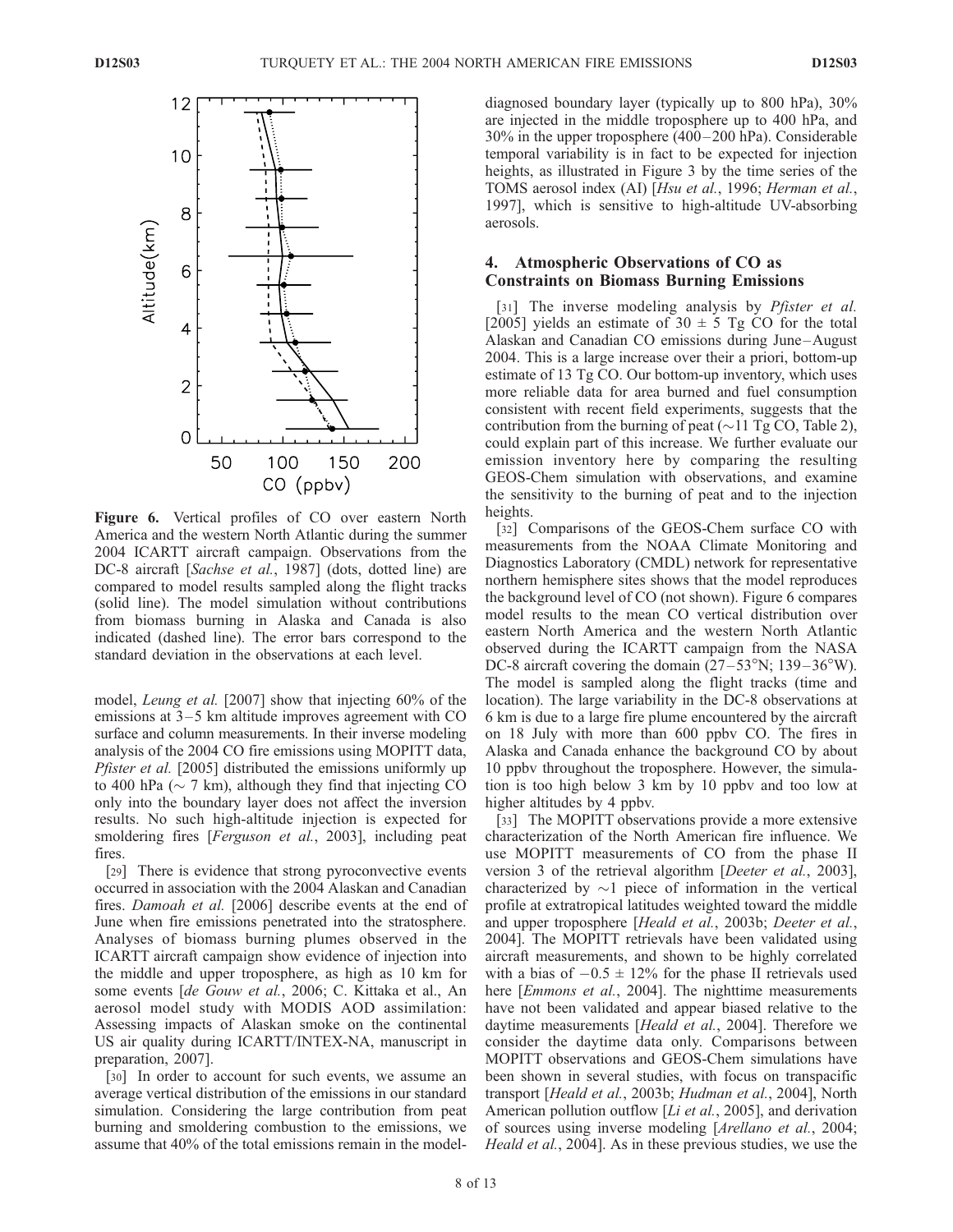

**Figure 7.** (top) MOPITT total column CO for June–August 2004 averaged on the  $2^{\circ} \times 2.5^{\circ}$  horizontal grid of the GEOS-Chem model and number of days of observation included in the average. The boxes in the top left plot show the regions used for the evaluation of the total CO temporal variability during the summer of 2004 (Figure 9). (bottom) corresponding GEOS-Chem simulations with and without peat burning (MOPITT averaging kernels have been applied to the model fields).

MOPITT CO column product and apply the associated averaging kernels to the model fields. A detailed description of the procedure for comparing GEOS-Chem and MOPITT CO columns is presented by Heald et al. [2003b, 2004].

[34] We see from Figure 7 that the model including peatland emissions is too high over the source region of central Alaska, and too low over northeastern Canada. The latter region did not experience fires (Figure 2) and owes its high CO to long-range transport of fire plumes. Figure 8 shows the temporal variability of the average CO column over Alaska-Yukon, central Canada, and eastern North America (regions indicated on Figure 7). The timing of the main fire events is well captured by the model, demonstrating consistency between the bottom-up estimate of the daily burned areas and the MOPITT CO observations. Total CO is overestimated in the Alaska-Yukon region for the middle and end of July, and in central Canada for the beginning of August. By contrast, the model simulation underestimates the average CO over eastern North America in July (Figure 8); the underestimate is smaller than the overestimate in the source regions, however. A possible reason is an underestimate of injection heights during the largest fires.

[35] The variations of the TOMS AI suggests that strong pyroconvective events occurred at the end of June, the beginning of July, and in mid-July over the Alaska-Yukon region (Figure 3). We tested several assumptions for the altitude of injection, including injecting all the emissions in the boundary layer, and injecting 40% or 60% in the boundary layer. The comparisons to MOPITT data are similar when averaged over the summer. However, we find that releasing a significant fraction of the emissions into the upper troposphere gives the best simulation of the MOPITT observations downwind from the source regions for the large transport events associated with high burning periods, as illustrated in Figure 9 for mid-July. We plan to constrain CO emissions from the boreal fires along with the injection heights using an inverse modeling approach, with high time resolution.

# 5. Discussion and Conclusions

[36] The 2004 fire season was one of the largest on record in Alaska and western Canada, with more than  $5 \times 10^6$  ha burned. We developed a detailed inventory of fire emissions for that season, including contributions from peat burning and pyroconvection, and evaluated it using satellite (MOPITT)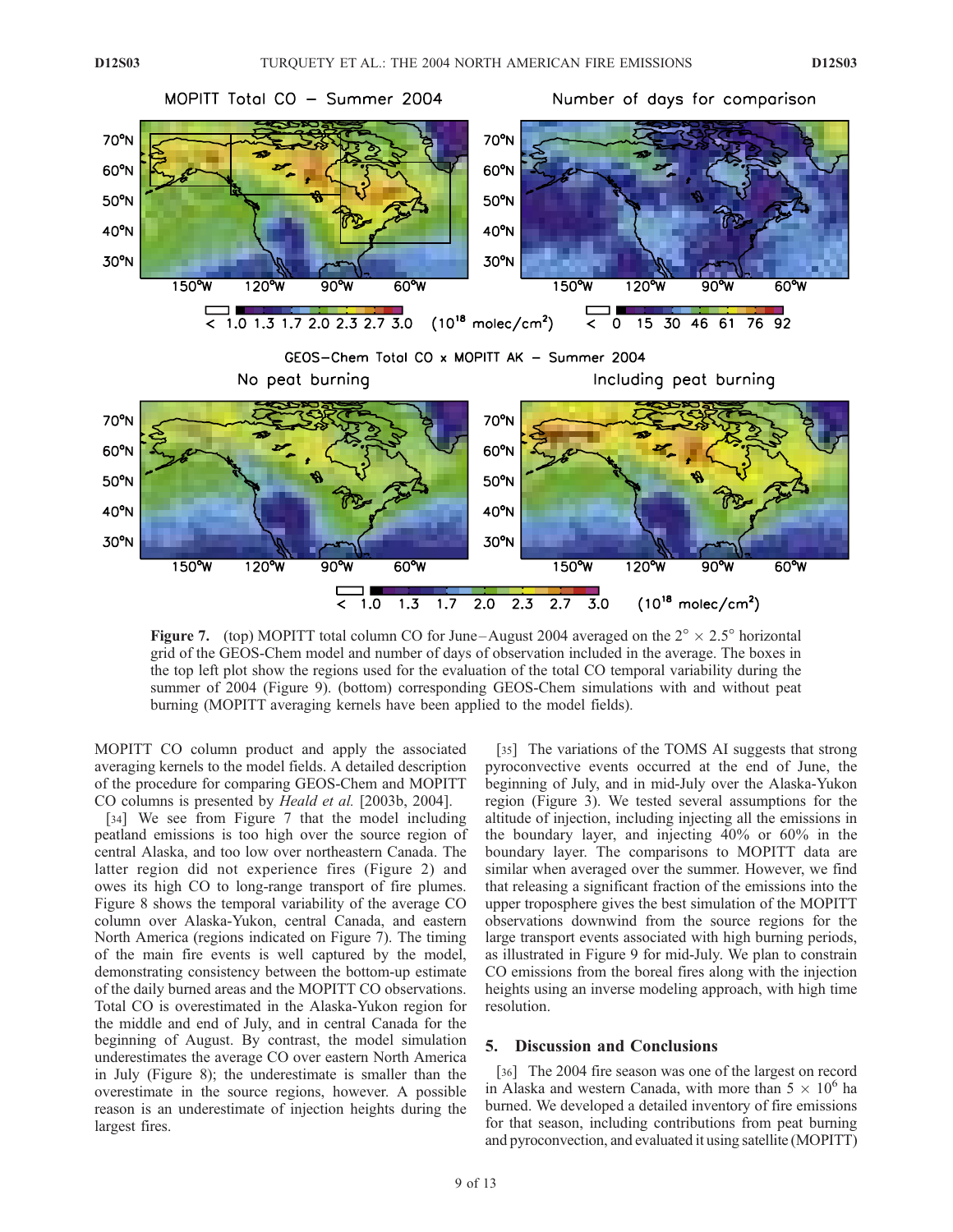

Figure 8. Time series of the averaged total columns of CO over 3 regions (see Figure 7) during the summer of 2004, as observed by MOPITT (solid line) and as simulated by GEOS-Chem (dash-dotted line). Also shown are GEOS-Chem results not including peat burning (dotted line).

and in situ observations of atmospheric CO. Our inventory uses reports of area burned and MODIS satellite hot spots to reconstruct the temporal variability of daily area burned. The corresponding trace gas emissions are derived from estimates of fuel consumption and emission factors. We use drainage and peatland maps for Alaska and Canada to account for the burning of peat. We find that 17% of the total area burned was located in peatlands. The total emission of CO in North America is estimated to be 30 Tg CO, with two main burning regions: Alaska-Yukon  $(23.6 \text{ Tg CO})$  and north-central Canada  $(6.4 \text{ Tg CO})$ . This is consistent with the top-down estimate of  $30 \pm 5$  Tg CO derived by *Pfister et al.* [2005] from inverse modeling of MOPITT observations. The fires represented a major perturbation to summertime North American emissions, of the same magnitude as the anthropogenic source (14 Tg CO). Burning of peat contributes  $\sim$  27% of total fire emissions in Alaska-Yukon and  $\sim$  58% in central Canada.

[37] We incorporated our emission inventory into the GEOS-Chem CTM for comparison to atmospheric observations. In addition to the magnitude of the emissions, the sensitivity to injection height driven by pyroconvection was examined. Overall good agreement is found with MOPITT, with results sensitive to the contribution from peat burning, and to the height of injection of the emissions. The timing of the fire events is well represented. The total CO is overestimated in the Alaska-Yukon region in July. The largest

fires appear to inject a large fraction of their emissions into the upper troposphere, likely because of their own heat generation.

[38] *French et al.* [2004] present an analysis of uncertainties in estimates of emissions from boreal fires. They conclude that "best guess" scenarios have errors of  $\pm 25\%$ (one standard deviation) for emissions of carbon gases, and that more field studies of fuel consumption are required. We expect that our bottom-up estimate is reliable to  $\pm 25\%$ , as it is based on current field studies, and the agreement with MOPITT data supports this conclusion. We concur with French et al. [2004] and others that more field experiments to determine fuel consumption, especially burning of surface organic matter, are needed. New field studies, presently being analyzed, imply that our estimates of fuel consumption in late season fires are too low (E. Kasischke, personal communication, 2006). A seasonal change in the amount of fuel burned in upland forests will be incorporated in future work, as more of the relevant new field data are analyzed, and made available.

[39] The injection height of emissions from boreal fires is another area of considerable uncertainty; the heights will vary with the severity of the fire and the prevailing meteorology. Aerosol height data from the Multiangle Imaging Spectroradiometer (MISR) instrument offer promise for assessing injection heights of smoke and gases from fires [Kahn et al., 2007; Mazzoni et al., 2007]. The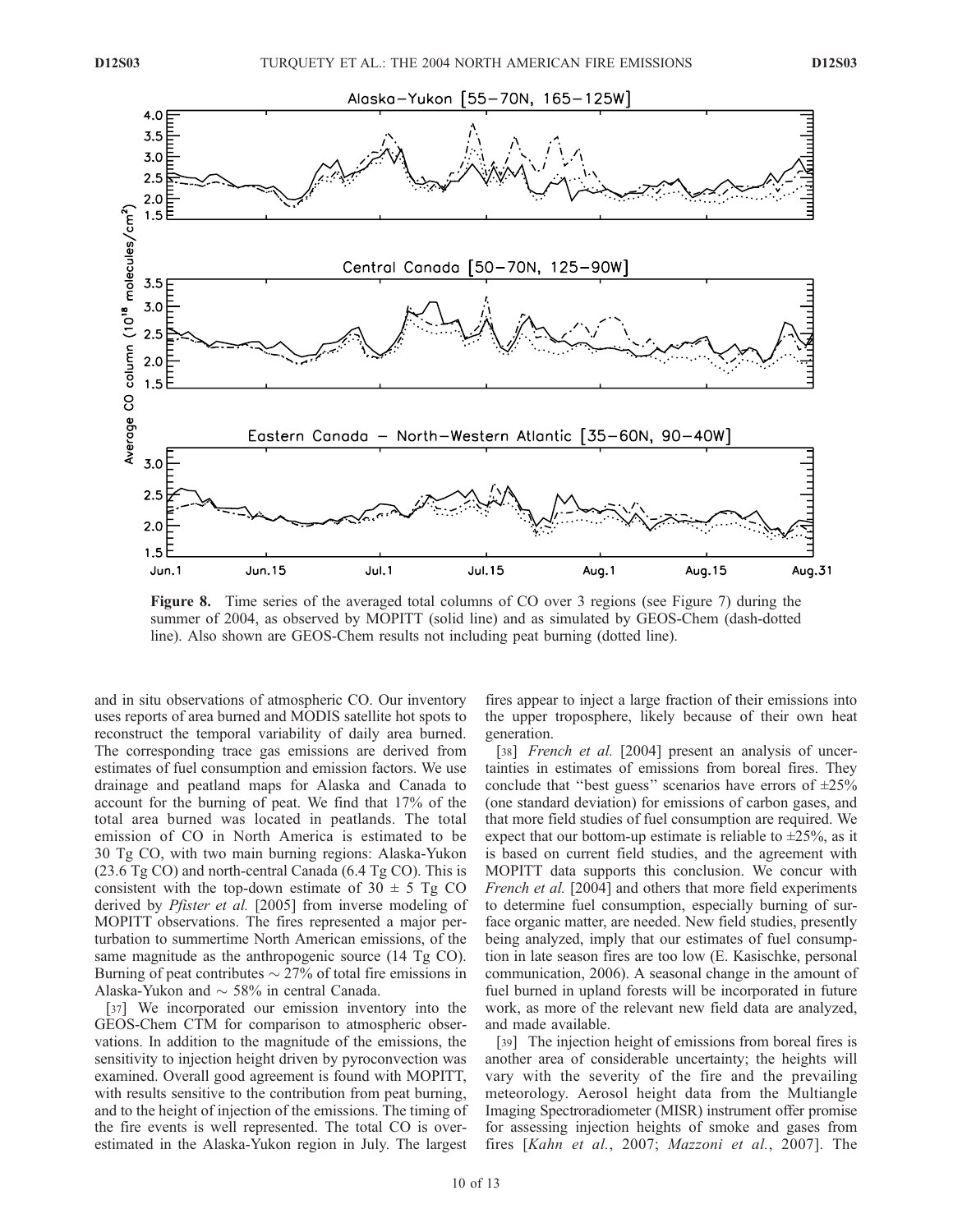

**Figure 9.** MOPITT total column CO averaged for  $15-18$  July 2004 on the  $2^\circ \times 2.5^\circ$  horizontal grid of the GEOS-Chem model and corresponding GEOS-Chem simulations (with peat burning included) using three different parameterizations of the injection height of the fire emissions: 100% in the modeldiagnosed boundary layer (BL); 40% in the boundary layer and 60% in the middle troposphere (MT) up to 400 hPa; and 40% in the boundary layer, 30% in the middle troposphere, and 30% in the upper troposphere (UT) at 400– 200 hPa (standard simulation).

variability of injection heights and its association with fire severity has important implications for atmospheric composition and will need to be addressed in future inverse model studies of the fire emissions.

[40] **Acknowledgments.** The authors thank Rose Yevich for suggesting the use of the wetland map to define regions of peat in Alaska and for many helpful discussions on fuel consumption. We thank L. Giglio for providing monthly gridded MODIS fire counts for 2004, as well as E. Kasischke for useful comments. This work was supported by the NASA Atmospheric Chemistry Modeling and Analysis Program and by the National Science Foundation, grant ATM-0236501 (J. A. L. and F. Y. L.).

#### References

- Amiro, B. D., J. B. Todd, B. M. Wotton, K. A. Logan, M. D. Flannigan, B. J. Stocks, J. A. Mason, D. L. Martell, and K. G. Hirsch (2001), Direct carbon emissions from Canadian forest fires, 1959 to 1999, Can. J. For. Res., 31, 512 – 525.
- Andreae, M., and P. Merlet (2001), Emission of trace gases and aerosols from biomass burning, Global Biogeochem. Cycles, 15, 955 – 966.
- Arellano, A. F., P. S. Kasibhatla, L. Giglio, G. R. van der Werf, and J. T. Randerson (2004), Top-down estimates of global CO sources using MO-PITT measurements, Geophys. Res. Lett., 31, L01104, doi:10.1029/ 2003GL018609.
- Benscoter, B. W., and R. K. Wieder (2003), Variability in organic matter lost by combustion in a boreal bog during the 2001 Chisholm fire, Can. J. For. Res., 33, 2509 – 2513.
- Bey, I., M. G. Schultz, D. J. Jacob, R. M. Yantosca, J. A. Logan, B. D. Field, A. M. Fiore, Q. Li, H. Y. Liu, and L. J. Mickley (2001), Global modeling of tropospheric chemistry with assimilated meteorology: Model description and evaluation, J. Geophys. Res., 106(D9), 23,073-23,096.
- Brewer, P. (2004), Development of the draft 2002 VISTAS emission inventory for regional haze modeling, draft report, prepared by W. R. Barnard, MACTEC Eng. and Consult., Inc., Alpharetta, Ga., Feb. 10.
- Colarco, P. R., M. R. Schoeberl, B. G. Doddridge, L. T. Marufu, O. Torres, and E. J. Welton (2004), Transport of smoke from Canadian forest fires to the surface near Washington, D. C.: Injection height, entrainment, and optical properties, J. Geophys. Res., 109, D06203, doi:10.1029/ 2003JD004248.
- Crutzen, P., and M. Andreae (1990), Biomass burning in the tropics: Impact on atmospheric chemistry and biogeochemical cycles, Science, 250,  $1669 - 1678$ .
- Damoah, R., N. Spichtinger, R. Servranckx, M. Fromm, E. W. Eloranta, I. A. Razenkov, P. James, M. Shulski, C. Forster, and A. Stohl (2006), A case study of pyro-convection using transport model and remote sensing data, Atmos. Chem. Phys.,  $6$ ,  $173-185$ .
- DeBell, L. J., R. W. Talbot, J. E. Dibb, J. W. Munger, E. V. Fischer, and S. E. Frolking (2004), A major regional air pollution event in the northeastern United States caused by extensive forest fires in Quebec, Canada, J. Geophys. Res., 109, D19305, doi:10.1029/2004JD004840.
- Deeter, M. N., et al. (2003), Operational carbon monoxide retrieval algorithm and selected results for the MOPITT instrument, J. Geophys. Res., 108(D14), 4399, doi:10.1029/2002JD003186.
- Deeter, M. N., L. K. Emmons, D. P. Edwards, J. C. Gille, and J. R. Drummond (2004), Vertical resolution and information content of CO profiles retrieved by MOPITT, Geophys. Res. Lett., 31, L15112, doi:10.1029/ 2004GL020235.
- de Gouw, J. A., et al. (2006), Volatile organic compounds composition of merged and aged forest fire plumes from Alaska and western Canada, J. Geophys. Res., 111, D10303, doi:10.1029/2005JD006175.
- Drummond, J. R., and G. S. Mand (1996), The Measurements of Pollution in the Troposphere (MOPITT) instrument: Overall performance and calibration requirements, J. Atmos. Oceanic Technol., 13, 314 – 320.
- Duncan, B. N., R. V. Martin, A. C. Staudt, R. Yevich, and J. A. Logan (2003), Interannual and seasonal variability of biomass burning emissions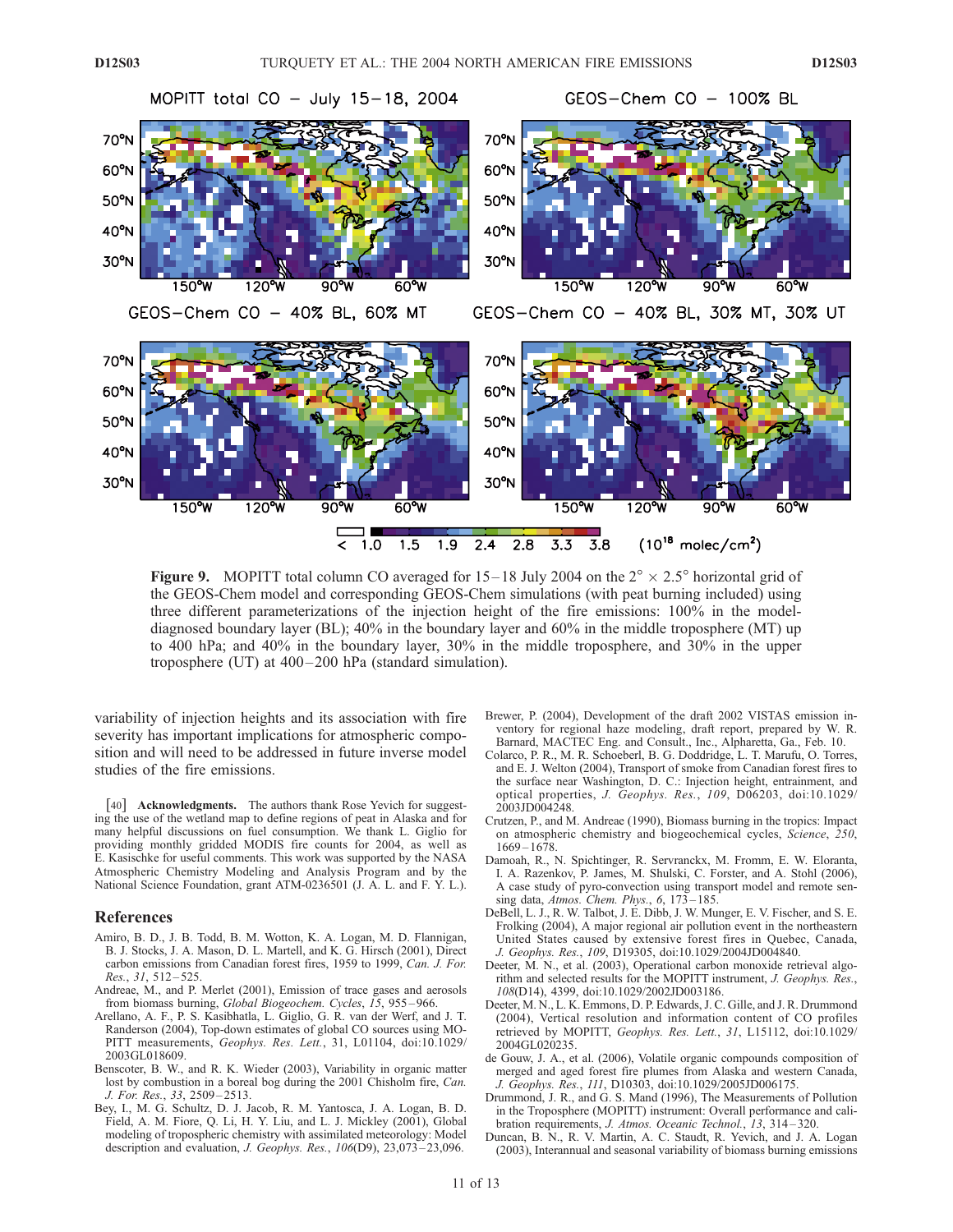constrained by satellite observations, J. Geophys. Res., 108(D2), 4100, doi:10.1029/2002JD002378.

- Edwards, D. P., C. Halvorson, and J. C. Gille (1999), Radiative transfer modeling of the EOS Terra Satellite Measurements of Pollution in the Troposphere (MOPITT) instrument, J. Geophys. Res., 104, 16,755 – 16,775.
- Edwards, D. P., et al. (2004), Observations of carbon monoxide and aerosols from the Terra satellite: Northern Hemisphere variability, J. Geophys. Res., 109, D24202, doi:10.1029/2004JD004727.
- Emmons, L. K., et al. (2004), Validation of Measurements of Pollution in the Troposphere (MOPITT) CO retrievals with aircraft and in situ profiles, J. Geophys. Res., 109, D03309, doi:10.1029/2003JD004101.
- Ferguson, S. A., R. L. Collins, J. Ruthford, and M. Fukuda (2003), Vertical distribution of nighttime smoke following a wildland biomass fire in boreal Alaska, J. Geophys. Res., 108(D23), 4743, doi:10.1029/ 2002JD003324.
- Flannigan, M. D., and C. E. Van Wagner (1991), Climate change and wildfire in Canada, Can. J. For. Res.,  $21$ ,  $61-72$ .
- Forster, C., et al. (2001), Transport of Canadian forest fire emissions to Europe, J. Geophys. Res., 106, 22,887 – 22,906.
- French, N. H. F., E. S. Kasischke, and D. G. Williams (2002), Variability in the emission of carbon-based trace gases from wildfire in the Alaskan boreal forest, J. Geophys. Res., 107, 8151, doi:10.1029/2001JD000480. [printed  $108$  (D1),  $2003$ ]
- French, N. H. F., P. Govaerts, and E. S. Kasischke (2004), Uncertainty in estimating carbon emissions from boreal forest fires, J. Geophys. Res., 109, D14S08, doi:10.1029/2003JD003635.
- Fromm, M., and R. Servranckx (2003), Transport of forest fire smoke above the tropopause by supercell convection, Geophys. Res. Lett., 30(10), 1542, doi:10.1029/2002GL016820.
- Fromm, M., J. Alfred, K. Hoppel, J. Hornstein, R. Bevilacqua, E. Shettle, R. Servranckx, Z. Li, and B. Stocks (2000), Observations of boreal forest fire smoke in the stratosphere by POAM III, SAGE II, and lidar in 1998, Geophys. Res. Lett., 27, 1407 – 1410.
- Fromm, M., R. Bevilacqua, R. Servranckx, J. Rosen, J. P. Thayer, J. Herman, and D. Larko (2005), Pyro-cumulonimbus injection of smoke to the stratosphere: Observations and impact of a super blowup in northwestern Canada on 3-4 August 1998, J. Geophys. Res., 110, D08205, doi:10.1029/2004JD005350.
- Generoso, S., F.-M. Bréon, Y. Balkanski, O. Boucher, and M. Shulz (2003), Improving the seasonal cycle and interannual variations of biomass burning aerosol sources, Atmos. Chem. Phys., 3, 1211 – 1222.
- Giglio, L., J. Descloitres, C. O. Justice, and Y. J. Kaufman (2003), An enhanced contextual fire detection algorithm for MODIS, Remote Sens. Environ., 87, 273 – 282.
- Giglio, L., G. R. van der Werf, J. T. Randerson, G. J. Collatz, and P. Kasibhatla (2006), Global estimation of burned area using MODIS active fire observations, Atmos. Chem. Phys., 6, 957 – 974.
- Gillett, N. P., A. J. Weaver, F. W. Zwiers, and M. D. Flannigan (2004), Detecting the effect of climate change on Canadian forest fires, Geophys. Res. Lett., 31, L18211, doi:10.1029/2004GL020876.
- Goode, J. G., R. J. Yokelson, D. E. Ward, R. A. Susott, R. E. Babbitt, M. A. Davies, and W. M. Hao (2000), Measurements of excess  $O_3$ ,  $CO_2$ ,  $CH_4$ , C<sub>2</sub>H<sub>4</sub>, C<sub>2</sub>H<sub>2</sub>, HCN, NO, NH<sub>3</sub>, HCOOH, CH<sub>3</sub>COOH, HCHO, and CH<sub>3</sub>H in 1997 Alaskan biomass burning plumes by airborne Fourier transform infrared spectroscopy (AFTIR), J. Geophys. Res., 105(D17), 22,147 – 22,166.
- Hall, F., G. Rapalee, and D. Knapp (2001), BOREAS follow-on DSP-10, regridded peatland maps, data set, Distrib. Active Arch. Cent., Oak Ridge Natl. Lab., Oak Ridge, Tenn. (Available at http://www.daac.ornl.gov)
- Hao, W. M., and M.-H. Liu (1994), Spatial and temporal distribution of tropical biomass burning, Global Biogeochem. Cycles, 8, 495-503.
- Harden, J. W., R. Meier, C. Darnel, D. K. Swanson, and A. D. McGuire (2003), Soil drainage and its potential for influencing wildfire in Alaska, in Studies in Alaska by the U.S. Geological Survey, edited by J Galloway, U.S. Geol. Surv. Prof. Pap., 1678, 139-144.
- Heald, C. L., D. J. Jacob, P. I. Palmer, M. J. Evans, G. W. Sachse, H. B. Singh, and D. R. Blake (2003a), Biomass burning emission inventory with daily resolution: application to aircraft observations of Asian outflow, J. Geophys. Res., 108(D21), 8811, doi:10.1029/2002JD003082.
- Heald, C. L., et al. (2003b), Asian outflow and transpacific transport of carbon monoxide and ozone pollution: An integrated satellite, aircraft and model perspective, J. Geophys. Res., 108(D24), 4804, doi:10.1029/ 2003JD003507.
- Heald, C. L., D. J. Jacob, D. B. A. Jones, P. I. Palmer, J. A. Logan, D. G. Streets, G. W. Sachse, J. C. Gille, R. N. Hoffman, and T. Nehrkorn (2004), Comparative inverse analysis of satellite (MOPITT) and aircraft (TRACE-P) observations to estimate Asian sources of carbon monoxide, J. Geophys. Res., 109, D23306, doi:10.1029/2004JD005185.
- Herman, J. R., P. K. Bhartia, O. Torres, C. Hsu, C. Seftor, and E. Celarier (1997), Global distribution of UV-absorbing aerosols from Nimbus 7/TOMS data, J. Geophys. Res., 102(D14), 16,911 – 16,922.
- Hoelzemann, J. J., M. G. Schultz, G. P. Brasseur, C. Granier, and M. Simon (2004), The Global Wildland fire Emission Model GWEM: Evaluating the use of global area burnt satellite data, J. Geophys. Res., 109, D14S04, doi:10.1029/2003JD003666.
- Honrath, R. E., R. C. Owen, M. Val Martin, J. S. Reid, K. Lapina, P. Fialho, M. P. Dziobak, J. Kleissl, and D. L. Westphal (2004), Regional and hemispheric impacts of anthropogenic and biomass burning emissions on summertime CO and O<sub>3</sub> in the North Atlantic lower free troposphere, J. Geophys. Res., 109, D07205, doi:10.1029/2004JD005417.
- Hsu, N. C., J. R. Herman, P. K. Bhartia, C. J. Seftor, O. Torres, A. M. Thompson, J. F. Gleason, T. F. Eck, and B. N. Holben (1996), Detection of biomass burning smoke from TOMS measurements, Geophys. Res. Lett., 23, 745-748.
- Hudman, R. C., et al. (2004), Ozone production in transpacific Asian pollution plumes and implications for ozone air quality in California, J. Geophys. Res., 109, D23S10, doi:10.1029/2004JD004974.
- Hudman, R. C., et al. (2007), Surface and lightning sources of nitrogen oxides in the United States: magnitudes, chemical evolution, and outflow, J. Geophys. Res., doi:10.1029/2006JD007912, in press.
- Ito, A., and J. E. Penner (2004), Global estimates of biomass burning emissions based on satellite imagery for the year 2000, J. Geophys. Res., 109, D14S05, doi:10.1029/2003JD004423.
- Jaffe, D., I. Bertschi, L. Jaegle, P. Novelli, J. S. Reid, H. Tanimoto, R. Vingarzan, and D. L. Westphal (2004), Long-range transport of Siberian biomass burning emissions and impact on surface ozone in western North America, Geophys. Res. Lett., 31, L16106, doi:10.1029/2004GL020093.
- Justice, C. O., L. Giglio, S. Korontzi, J. Owens, J. T. Morisette, D. Roy, J. Descloitres, S. Alleaume, F. Petitcolin, and Y. J. Kaufman (2002), The MODIS fire products, Remote Sens. Environ., 83, 244 – 262.
- Kahn, R. A., W.-H. Li, C. Moroney, D. D. Diner, J. V. Martonchik, and E. Fishbein (2007), Aerosol source plume physical characteristics from space-based multiangle imaging, J. Geophys. Res., doi:10.1029/ 2006JD007647, in press.
- Kajii, Y., et al. (2002), Boreal forest fires in Siberia in 1998: Estimation of area burned and emissions of pollutants by advanced very high resolution radiometer satellite data, J. Geophys. Res., 107(D24), 4745, doi:10.1029/ 2001ID001078
- Kasibhatla, P. S., A. Arellano, J. A. Logan, P. I. Palmer, and P. Novelli (2003), Top-down estimate of a large source of atmospheric carbon monoxide associated with fuel combustion in Asia, Geophys. Res. Lett., 29(19), 1900, doi:10.1029/2002GL015581.
- Kasischke, E. S., and L. M. Bruhwiler (2003), Emissions of carbon dioxide, carbon monoxide and methane from boreal forest fires in 1998, J. Geophys. Res., 108(D1), 8146, doi:10.1029/2001JD000461.
- Kasischke, E. S., and J. F. Johnstone (2005), Variation in postfire organic layer thickness in a black spruce forest complex in interior Alaska and its effects on soil temperature and moisture, *Can. J. For. Res.*, 35(9), 2164– 2177.
- Kasischke, E. S., and J. E. Penner (2004), Improving global estimates of atmospheric emissions from biomass burning, J. Geophys. Res., 109, D14S01, doi:10.1029/2004JD004972.
- Kasischke, E. S., K. P. O'Neill, N. H. F. French, and L. L. Bourgeau-Chavez (2000), Controls on patterns of biomass burning in Alaskan boreal forests, in Fire, Climate Change, and Carbon Cycling in the North American Boreal Forest, edited by E. S. Kasischke and B. J. Stocks, pp. 173 – 196, Springer, New York.
- Kasischke, E. S., J. H. Hewson, B. Stocks, G. van der Werf, and J. Randerson (2003), The use of ATSR active firecounts for estimating relative patterns of biomass burning: A study from the boreal forest region, Geophys. Res. Lett., 30(18), 1969, doi:10.1029/2003GL017859.
- Kasischke, E. S., E. J. Hyer, P. C. Novelli, L. P. Bruhwiler, N. H. F. French, A. I. Sukhinin, J. H. Hewson, and B. J. Stocks (2005), Influence of boreal fire emissions on Northern Hemisphere atmospheric carbon and carbon monoxide, Global Biogeochem. Cycles, 19, GB1012, doi:10.1029/ 2004GB002300.
- Kaufman, Y. J., C. Ichoku, L. Giglio, S. Korontzi, D. A. Chu, W. M. Hao, R.-R. Li, and C. O. Justice (2003), Fire and smoke observed from the Earth Observing System MODIS instrument—Products, validation, and operational use, Int. J. Remote Sens., 24(8), 1765 – 1781.
- Kurz, W. A., and M. J. Apps (1999), A 70-year retrospective analysis of carbon fluxes in the Canadian forest sector, Ecol. Appl., 9(2), 526-547.
- Leung, F. Y., et al. (2007), Impacts of enhanced biomass burning in the boreal forests in 19 98 on tropospheric chemistry and the sensitivity of model results to injection height, J. Geophys. Res., doi:10.1029/ 2006JD008132, in press.
- Li, Q., D. J. Jacob, R. Park, Y. Wang, C. L. Heald, R. Hudman, R. M. Yantosca, R. V. Martin, and M. Evans (2005), North American pollution